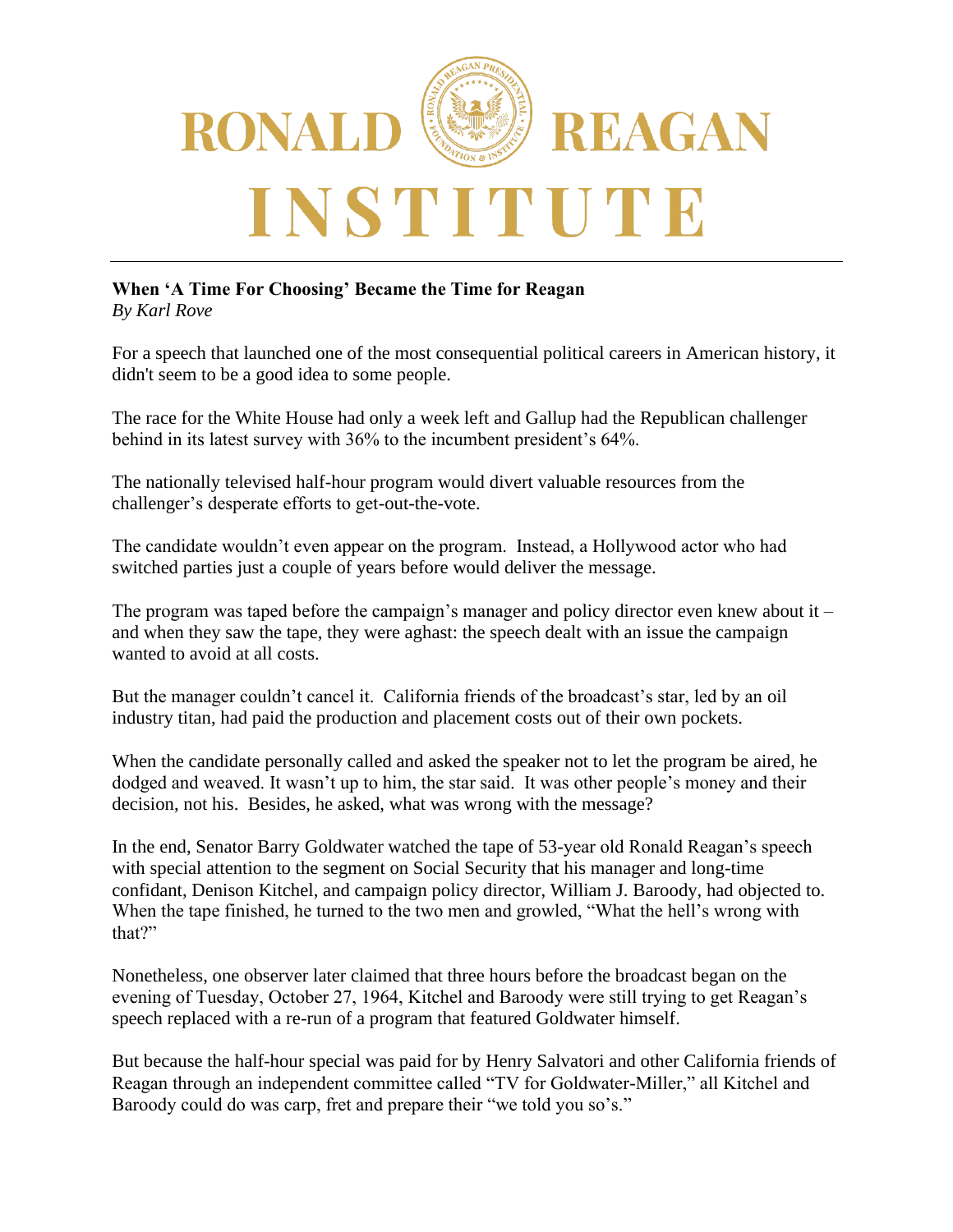By today's standards, the program seems simple, even bland. Only a handful of shows were then broadcast in color and only infrequently. Most TV fare was in black and white, as was this campaign special. So while Reagan appeared at a podium festooned with patriotic bunting, viewers didn't see red, white and blue but only shades of grey, broken by white. Behind him was a monochromatic curtain of uncertain color with folds in the cloth streaking its surface. On the side wall to the left was a large portrait of Goldwater, which could be seen in the occasional shot from the camera at the room's back-right corner or the camera over the candidate's right shoulder. Otherwise, television watchers only saw a close-up of Reagan on the platform, the monotony of this view interrupted by occasional even closer shots of him and, in the broadcast's 29 minutes, ten cutaways to the crowd on the auditorium floor, 12 feet or so below the podium.

The venue for Reagan's speech was an anonymous ballroom, full of Goldwater partisans, seated in rows of folding chairs. These were middle-class Americans, young and old. Many men were in short sleeves, some with thin black ties; a few in sport coats and even fewer in suits. The dresses of the women looked like they were off the rack at J.C. Penney or Sears. Eyeglasses often had thick frames. Not a single beard could be spotted. Women in cowgirl dress with white hats were scattered through the crowd, as were young men with what appeared to be handwritten signs on stakes. Several "Democrats for Goldwater" placards were prominently displayed in the front row.

As the camera panned the crowd and a silent figure stood at the podium a disembodied voice announced the sponsoring organization – "TV for Goldwater-Miller" -- and introduced the speaker. The crowd applauded and Ronald Reagan began in a clear, strong voice.

"Unlike most television programs, the performer hasn't been provided with a script," he explained. "I have been permitted to choose my own words and discuss my own ideas regarding the choice that we face in the next few weeks." With the election only seven days off, this comment betrayed that the speech had been taped weeks before and then delayed, as money was collected to pay for the TV time and objections raised by the campaign were dismissed.

Reagan confessed he had "spent most of my life as a Democrat. I recently have seen fit to follow another course." The reason he changed parties was that "I believe that the issues confronting us cross party lines." For the next few minutes, he seemed rushed, moving at a fast pace, walking over applause lines as he made the case that America's prosperity could not withstand a high tax burden and growing debt and, alluding to the Vietnam war, arguing that America could not be at peace "while one American is dying some place in the world for the rest of us."

These two themes, the danger of Big Government to America's prosperity and freedom and the threat of Soviet communism – "the most dangerous enemy that has ever faced mankind" – dominated his address and, because of their resonance, became the conservative movement's focus for decades to come.

Just before the three-minute mark, Reagan slowed a little, telling a story of two friends who met a Cuban refugee and listened as he shared his experience under Communist rule. One of the friends said to the other, "We don't know how lucky we are" to which the Cuban said, "How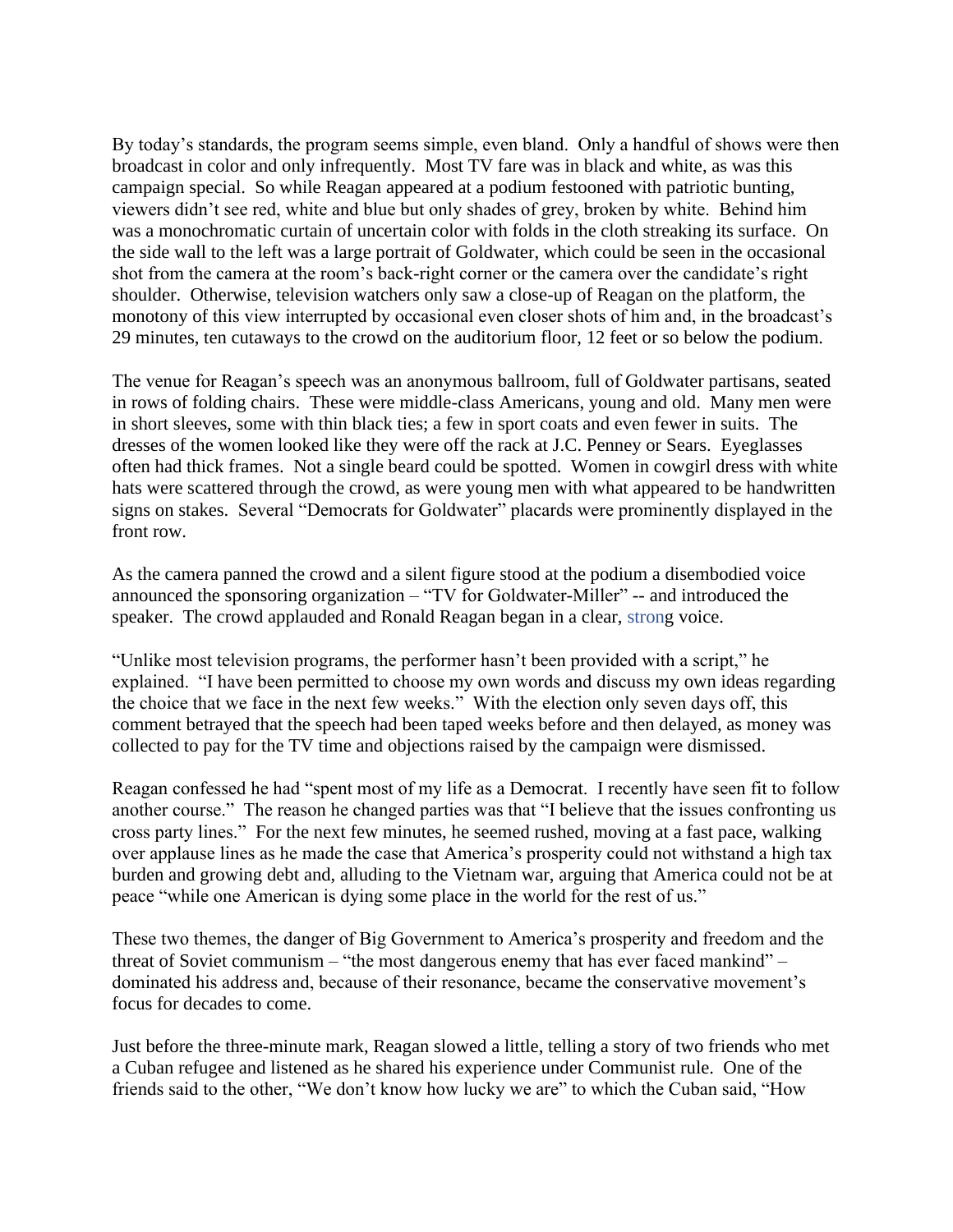lucky you are? I had someplace to escape to." "And in that sentence," Reagan said, "he told us the entire story. If we lost freedom here, there's no place to escape to. This is the last stand on earth."

But rather than stop and milk his words for reaction and applause, Reagan pressed on. At four minutes, the camera panned to the crowd. Their eyes were fixed on Reagan, but their faces showed interest, not emotion, as he described the choice in the election as between "whether we believe in our capacity for self-government or whether we abandon the American Revolution and confess that a little intellectual elite in a far distant capitol can plan our lives for us better than we can plan them ourselves." This populist note should have drawn applause, but Reagan failed to give the crowd an opportunity to express its approval.

Instead, he shared quotes from prominent Democrats attacking the underpinnings of the American experiment. "The cold war will end through our acceptance of a not undemocratic socialism," he quoted one saying. "The profit motive has become outmoded," said another. "Our traditional system of individual freedom is incapable of solving the complex problems of the 20<sup>th</sup> century," said a third. A Democratic senator called the Constitution an "antiquated document" while another senator praised "the full power of centralized government."

The camera cut away from this litany to the crowd. They were still attentive, but a woman wiped her lips and another smoothed her hair while one man scratched his nose and another absentmindedly twirled his sign. Reagan swung into an attack on the government's farm program, whose cost had doubled in a decade. The three-quarters of farmers who were not on the federal dole were more productive than those who were at the government trough. Reagan was seven minutes into his speech before he used Goldwater's name. The Arizona Senator didn't want to eliminate farmers, as Democrats charged. He wanted to free the quarter of farmers who were subject to the Agriculture Department's punishing rules and regulations.

Reagan then mocked the Agriculture Department for having one employee for every 30 farmers "and still they can't tell us how 66 shiploads of grain headed for Austria disappeared without a trace and Billie Sol Estes never left shore." This reference to a Texas crony of LBJ's involved in a commodities swindle drew applause and laughter. This seemed to put Reagan more at ease. His pace slowed and he began pausing at moments when applause and audience reaction seemed appropriate.

He turned to the administration's urban renewal program, telling the story of how a new building in Cleveland was being destroyed "for what government officials call a 'more compatible use of the land.'" He told how a county out on the Plains had just been named "a depressed area. Rice County, Kansas has two hundred oil wells, and the 14,000 people there have over 30 million on deposit in personal savings in their banks." "And when the government tells you you're depressed, lie down and be depressed." The crowd laughed. Their eager applause signaled they were now engaged.

Reagan's voice remained strong as ever, but now it was more modulated and often slowed, just enough to remove the feeling his delivery was rushed. He paused more often, sensing those moments where the crowd wanted the chance to respond with applause, laughter and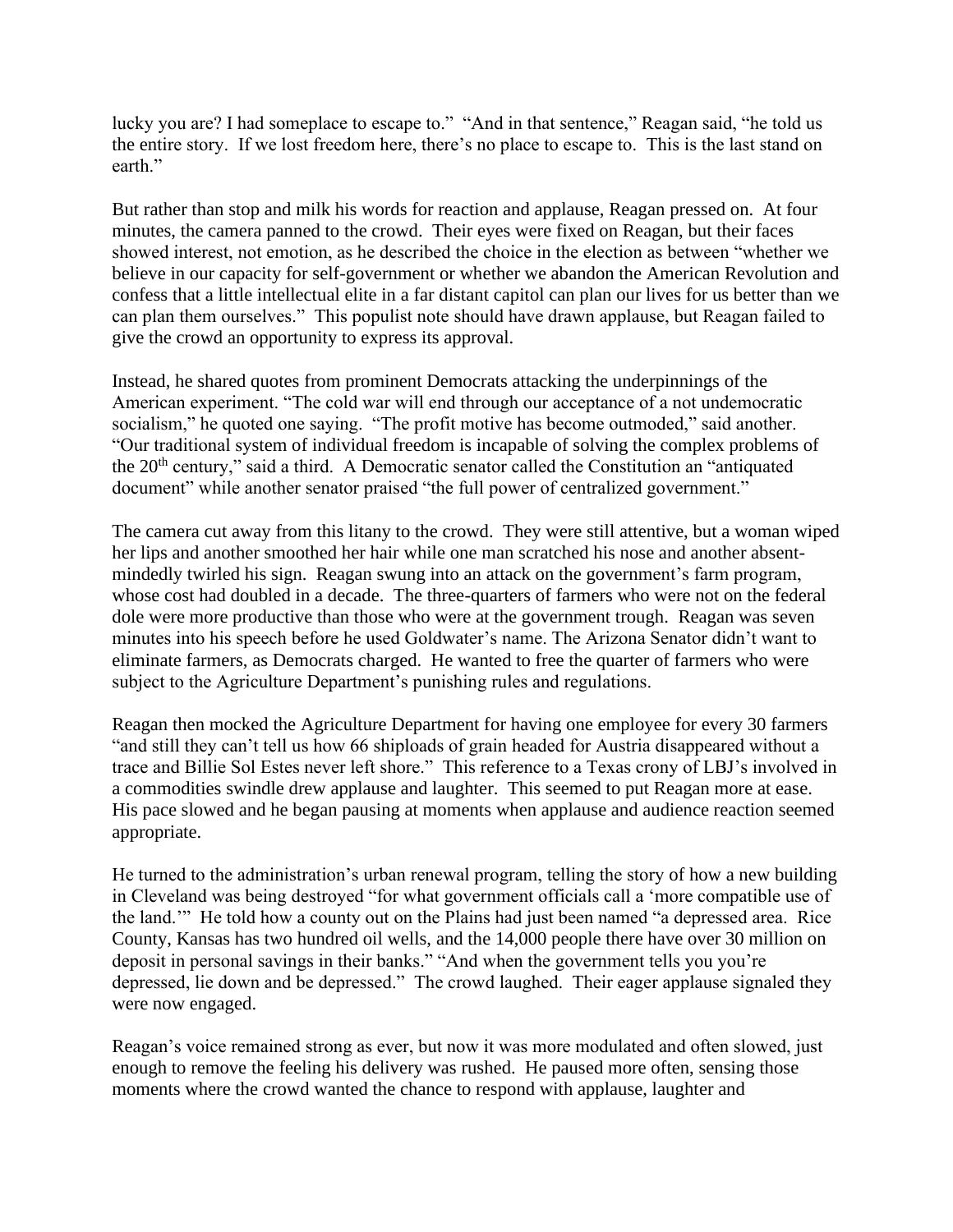occasionally cheers. The signs were now waved with enthusiasm and in cutaway shots, some in the crowd were leaning forward towards the speaker.

Reagan pounded away at government's failure solve the problems of hunger and poverty. If Washington simply took the money it was spending on welfare and gave it to poor families, it would raise them nearly 50% above the poverty line and "eliminate poverty." But a large, overly bureaucratic government was sucking off vast sums. "It would seem that someplace there must be some overhead," he said to applause.

Throwing in the name of an LBJ friend caught up in scandal, Bobby Baker, and drawing laughter, Reagan attacked the administration's plan "to solve the dropout problem" by bringing back a Depression-era program, the Civilian Conservation Corps, and putting "our young people in these camps" at a cost of \$4,700 a year to undertake make-work projects. Harvard only cost \$2,700 a year, he declared, provoking more applause. " Don't get me wrong," he said. "I'm not suggesting Harvard is the answer to juvenile delinquency." The crowd roared its agreement to his populist thrust.

Reagan told the story of a young woman with six children in southern California who divorced her husband to get a bigger welfare benefit. His point was that government programs often hurt the people they claim to serve by providing perverse incentives. Yet when "you and I question the schemes of the do-gooders, we're denounced as being against their humanitarian goals," he acknowledged. "Well, the trouble with our liberal friends is not that they're ignorant; it's just that they know so much that isn't so."

Then came the part of the speech Kitchel and Baroody had wanted to avoid. Reagan took up Social Security. It was sold as "insurance," but in a case before the Supreme Court, the government admitted it was welfare and that mandatory contributions for each American's paycheck were taxes "for the general use of the government, and the government has used that tax" for other purposes. Social Security was \$298 billion in the hole, according to Congressional testimony from the program's actuary who said not to worry "because as long as they have the power to tax, they could always take away from the people whatever they needed to bail them out of trouble."

Reagan then made the point that if a young working man of average salary were able to buy a real insurance policy, it would guarantee him \$220 a month at age 65. Social Security couldn't match this annuity: it could only promise \$127. "Are we so lacking in business sense that we can't put this program on a sound basis?" For only the second time, Reagan used his candidate's name. "Barry Goldwater thinks we can."

After outlining Goldwater's proposed reform of the program – permitting people to opt-out of Social Security "upon presentation of evidence" that they had "made provision for the nonearning year," making it possible for widows to keep working without losing their survivor benefits, and allowing beneficiaries to designate beneficiaries for what they'd put in – Reagan turned his attention briefly to foreign policy.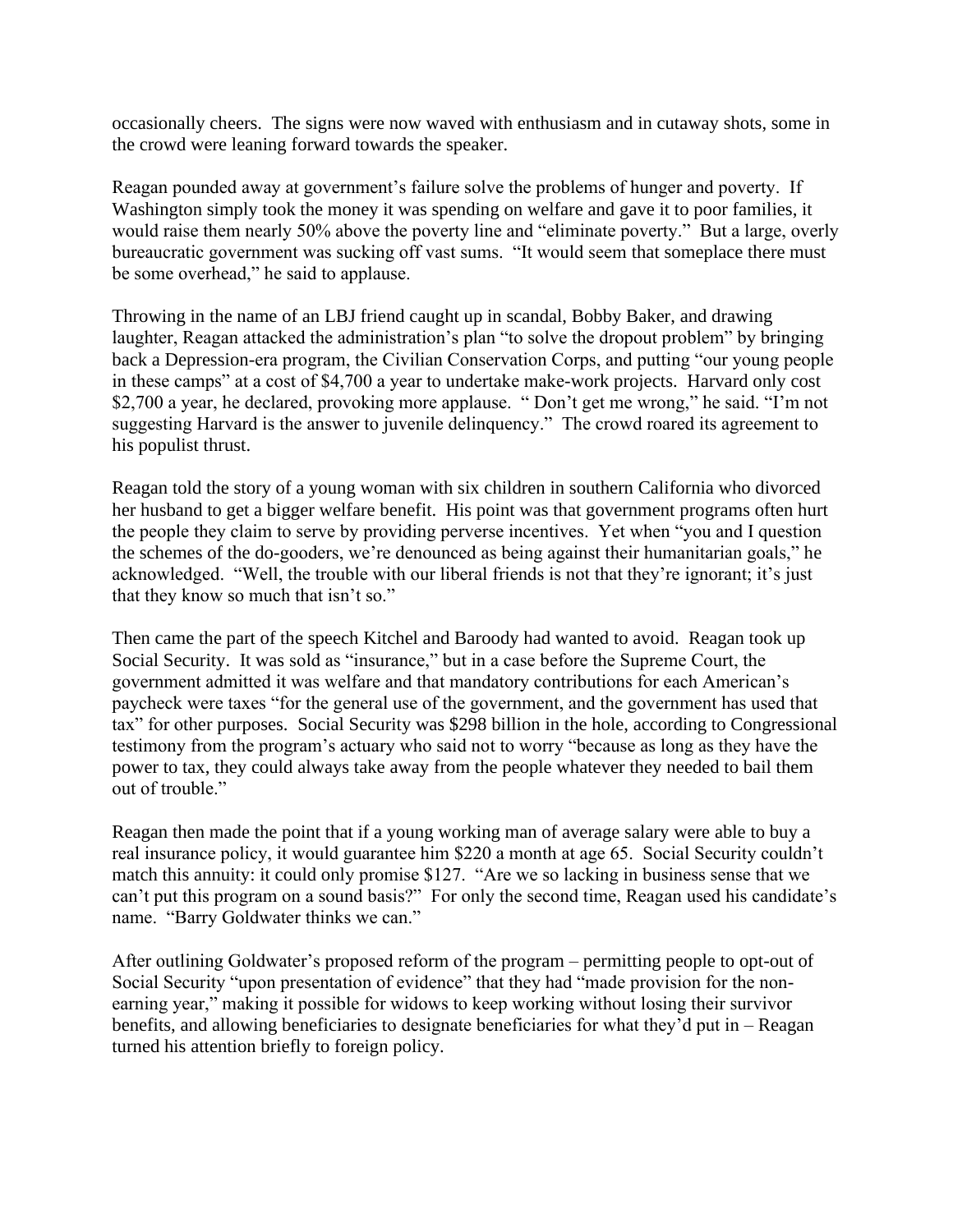He questioned the representative nature of the United Nations, with a majority of its member nations comprising 10% of the world's population and raised doubts about whether foreign aid was being dispensed wisely before abruptly shifting to warnings about the spread of socialism here at home and the growth of the federal government.

These trends had led Democrats like that party's 1928 standard-bearer, Al Smith, and Reagan himself to abandon their life-long affiliation with that party. "It doesn't require expropriation or confiscation of private property or business to impose socialism," he warned. It could be done by regulation and lawsuit, red tape and harassment.

He then offered an ardent and effective defense of Goldwater the man. He'd provided profit sharing, health insurance and pensions to his employees at his family's Phoenix department store. He'd spent weeks before Christmas behind the controls of his small private plane, ferrying home to Arizona servicemen returning from the Korean War who'd been stranded at the LA airport. Reagan shared the story of Goldwater leaving the election trail to comfort "an old friend who was dying of cancer," telling impatient campaign officials, "There aren't many left who care what happens to her. I'd like her to know I care."

Reagan spent the last six minutes of his remarks by returning to the specter of communism, urging Americans to reject accommodation and appeasement and to instead seek "peace through strength." He quoted Churchill and borrowed liberally from the words of Patrick Henry, Abraham Lincoln, the Bible and even FDR, saying "You and I have a rendezvous with destiny. We'll preserve for our children this, the last best hope of man on earth, or we'll sentence them to take the last step into a thousand years of darkness." Barry Goldwater, he said, "has faith" that "you and I have an ability and the dignity and the right to make our own decisions and determine our own destiny."

Almost as an after-thought, California real estate mogul John Kilroy appeared on camera to thank Reagan and urge viewers to send whatever they could to "TV for Goldwater-Miller" at Box 80 in Los Angeles 51, California.

The screen went blank and regular programming resumed.

The reaction was astonishing. Over \$1 million – a huge sum for the time – flew into Box 80, so much money that the campaign was unable to spend it all. While nothing could stave off defeat on Election Day, Goldwater did close the gap with LBJ by five points from the final Gallup Poll.

More importantly, Reagan became an instant star among the nation's conservatives and the frontrunner for the California GOP gubernatorial nomination for 1966.

While Reagan's address, soon called "A Time for Choosing," did not have as much of a sunny, optimistic tone as did his later speeches, especially those of his 1984 White House reelection campaign, it did reveal much of what Americans would see in the years ahead.

It showed Reagan was an independent thinker who knew what he wanted to say. It may be surprising that Reagan wrote "A Time for Choosing" without a speechwriter pounding out copy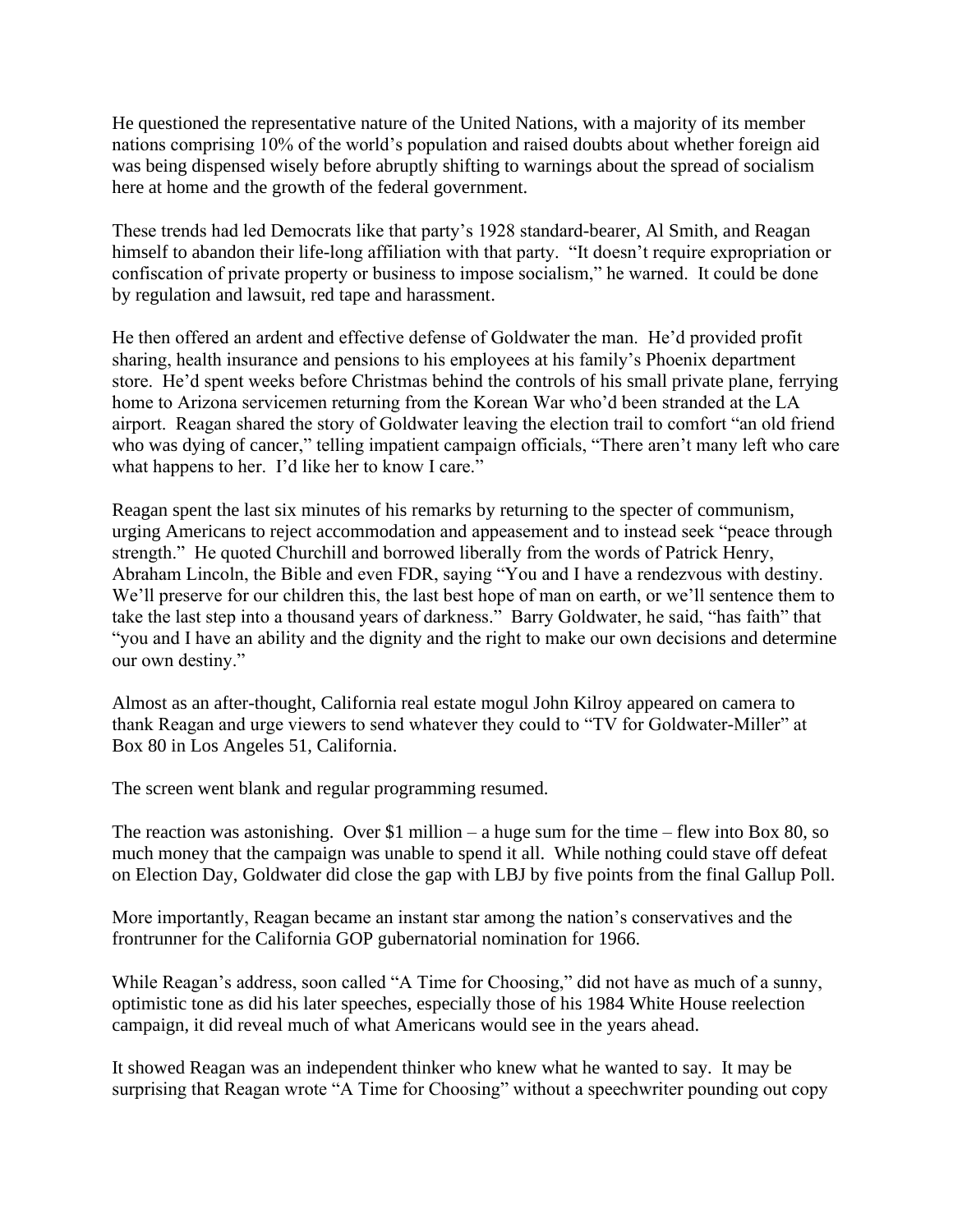on a typewriter. But he had delivered many talks over the years as a spokesman for General Electric, speaking to both factory and white-collar workers, management employees and local chambers of commerce and business groups and now drew some of its elements from those remarks.

While the public perception of him among the unknowing was that of a well-meaning front man for thinkers and plotters and doers in the backroom, that was not the experience of those who served around him. Reagan's Secretary of State, George Shultz, once wrote, he "was a lot smarter than most people thought." Indeed he was.

But Reagan was more than well informed. The broadcast also demonstrated Reagan's superb skills as a communicator. Though he was rushed at the beginning, he got into the swing of it, leaving many conservatives to conclude he connected with his audience even better than Goldwater could have.

As good as Reagan was that October night, however, he would become even better in the years ahead. He was his own strongest critic, always considering how to strengthen his connection with his audience. He knew how to read a crowd and was constantly making a mental note of what appeared to grab the attention of his audience and sway their opinions. He was interested in persuasion. Reagan discarded what didn't work, honed what did and experimented with new stories and language in a constant effort to improve his message.

What few viewers knew that night in October 1964 was that Reagan was not relying on a script or Teleprompter. At just after 18 minutes into the event, the camera shot over his right shoulder reveals that on the podium, Reagan was using note cards. What cannot be seen in the grainy picture is that what was likely written on those cards was Reagan's own shorthand for speeches.

Martin Anderson, his White House domestic policy advisor, later recounted Reagan's unique note-card method. Reagan would list words, numbers, abbreviations or even what amounted to hieroglyphics in precise lines, the items separated by dots on a 4" x 6" card. Each mark represented a phrase, a sentence or two or even complete paragraphs. The symbol or word would help Reagan recall a thought, a section of a previous speech, facts and figures supporting his arguments or a story to personalize an issue. Reagan's acting years reciting dialogue and his time as GE's spokesman, talking to different audiences in various circumstances, honed this practice of relying on note cards. However only a facile, well-informed mind could transform those scribbles into a masterful address.

"A Time for Choosing" established Ronald Reagan as a leader in the conservative movement with strong potential as a candidate for public office. There are few other such moments in American history when one speech was so crucial to creating political success. One thinks of Abraham Lincoln's Cooper Union speech in February 1860 or William Jennings Bryan's "Cross of Gold Speech" at the 1896 Democratic National Convention. But both Lincoln and Bryan were experienced politicians, having served in Congress, and both were maneuvering for nominations when they delivered their speeches.